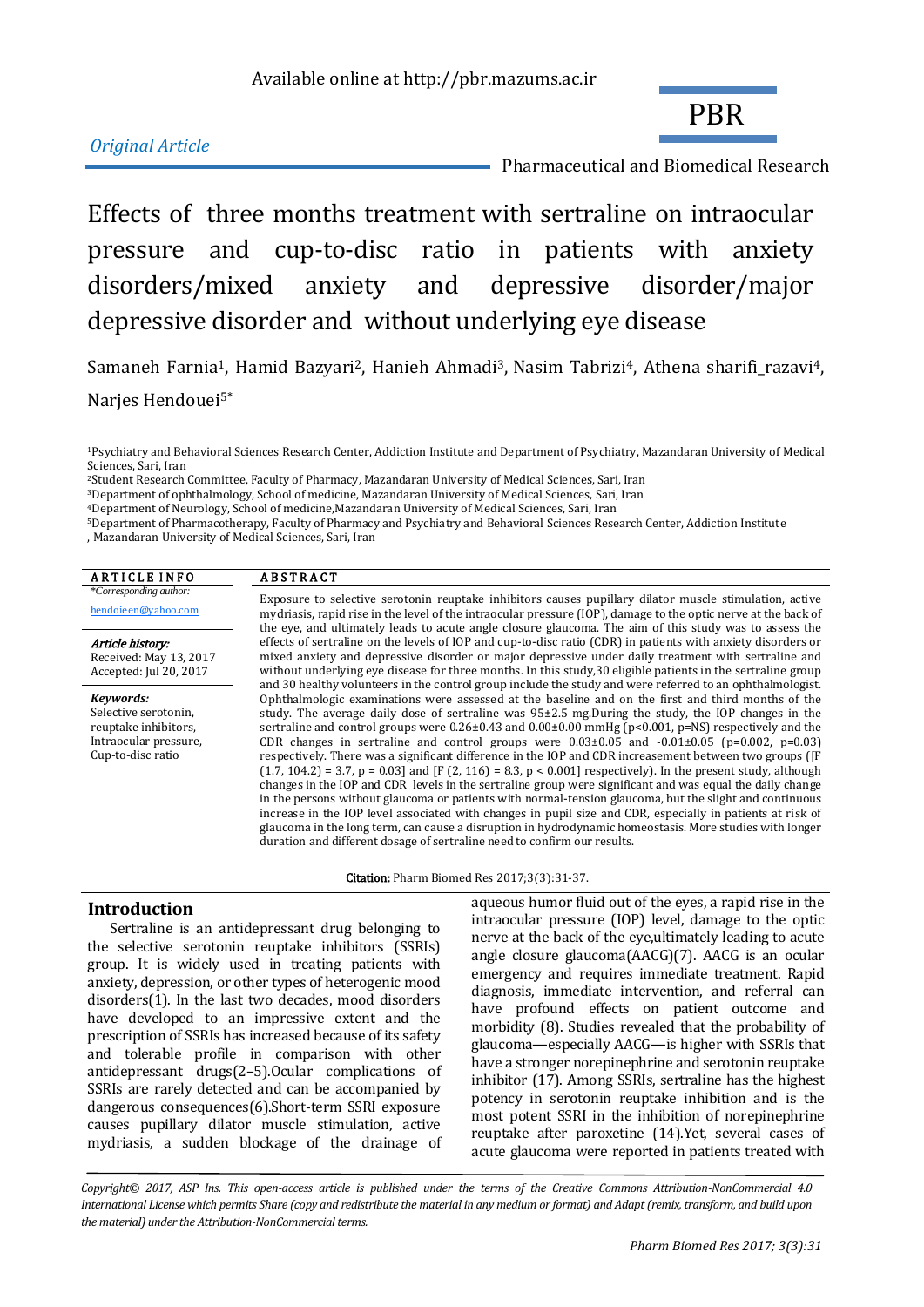paroxetine(9–13),citalopram(3,14), escitalopram (15),and sertraline (7). Recently, Lochhead has reported five cases of optic neuropathy in patients treated with paroxetine for 14 years(one case), citalopram for three and 10 years(two cases), fluoxetine for five years(one case), sertraline for six months and citalopram for six months(one case)(16).In most of the cases mentioned above, ocular complications of SSRIs occurred in women more than 50 years old and with underlying medical illness, and treated with drugs other than antidepressants(17). On August 12, 2016, Health Canada published a safety review titled "Antidepressants—Assessing the Potential Risk of Serious Eye Disorder (Angle-Closure Glaucoma),"based on a case–control study using a Taiwanese healthcare insurance database over an 11 year period (2000–2011). The safety review focused on the 23 drugs—antidepressant medications—available in Canada.The results showed a 5.8-fold increased risk of AACG at the beginning of the use of SSRIs. However,theresults were limited to Taiwan's population, known as a high-risk group;the visual effects of medication use other than antidepressants were notassessed,which may be a mainprobable confounder(6).Studies on the effects of the long-term use of SSRIs on the level of intraocular pressure are very limited(17).The findings of the retrospective cohort study by Chen et al. in 2015 showed that more than a year'sconsumption of SSRIs was not accompanied with an increased risk of primary openangle glaucoma (POAG) or primary angle-closure glaucoma (PACG) in patients with depression(8).In contrast, the recent study revealed that the probability of glaucoma in patients younger than 65 years, treated with SSRIs at doses equal to or higher thanone defined daily dose for one year or more, is significantly higher than that of the control group(17).

According to an analysis of the related literatures,the dataon the association between chronic consumption of SSRIs and changes in IOP level and optic nerve head function in patients without underlying eye and noneye diseases are limited.Their results are also associated with controversies(7, 9–15, 18, 19).Now, it is unclear whether the risk of ocular complications of SSRIs is limited to high-risk patients, such as a family history of the condition, migraines, high blood pressure, obesity, old age, female sex, Eskimo or Asian ethnicity, or whether itoccurs in all cases(14, 16).To the best of our knowledge,no prospective studyhasbeen reported so far to assess the trend of intraocular pressure andcup-to-disc ratio (CDR) in patients treated with SSRIs and without underlying eye and non-eye diseases.This study is the first one to assess the effect of sertraline on the level of IOP and CDRin patients with anxiety disorders or mixed anxiety and depressive disorder or major depressive disorder aged between 20 and 40 years old with no underlying eye diseaseswho

have beenunder dailytreatment withsertralinefor three months.

## **Materials and Method**

#### *Study Design and Participants*

This longitudinal descriptive study was conducted in Baghban Clinic affilated Mazandaran University of Medical Sciences, located in Sari in the north of Iran, between May and September 2015. It was approved by the Ethics Committee of Mazandaran University of Medical Sciences (registration ID: IR.MAZUMS.REC.95.1459). First, the study was explained to the eligible patients, and if they agreed to participate in the study, an informed consent was obtained.

The inclusion criteria were patients aged between 20 and 40 years old with anxiety disorders or mixed anxiety and depressive disorder or major depressive disorder, according to DSM-IV-TR criteria[\(20\)](#page-6-0) and IOP between 12–16 mm Hg and did not receive any kinds of SSRI in the past six months.

Subjects were excluded if they took illicit drugs (opiates, amphetamines, cannabis, etc.), alcohol, cigarettes, any kinds of topical or systematic drugs influencing IOP, such as beta blocker, alpha <sup>1</sup> adrenergic receptor agonist, calcium channel blocker and other types of antihypertensive drugs, prostaglandin compound, tricyclic antidepressants, monoamine oxidase inhibitors, serotonin– norepinephrine reuptake inhibitors,and/or anticholinergic drugs in the past six months. Patients who needed to increase the sertraline dose (more than 100 mg daily)orto add another medication during the study period,and the patients who tooksystemic glucocorticoids intermittently in two weeks before starting the study, or had a continuous therapy with systemic glucocorticoids one month prior to the study were also excluded. Also, subjects were omitted if they had glaucoma or any other kind of underlying ophthalmologic disorder, positive family history for glaucoma, eye laceration, and laser eye surgery in the past three months or an eye trauma in the past six months, loss of vision in one eye, contact lensand diabetes, kidney,liver and cardiovascular diseases, and cerebrovascular accidents. Thirty age- and gendermatched healthy volunteers with IOP between 12 and 16 mm Hg were included as the control group from general population. The control group did not receive any kinds of SSRI in the last six months and did not have ocular and non-ocular diseases.

#### *Sample size*

During the periodfrom May to September 2015, 80 participants were registered in the trial; 37 patients in thesertraline group and 40 healthy volunteers in the control group met the inclusion criteria. The sample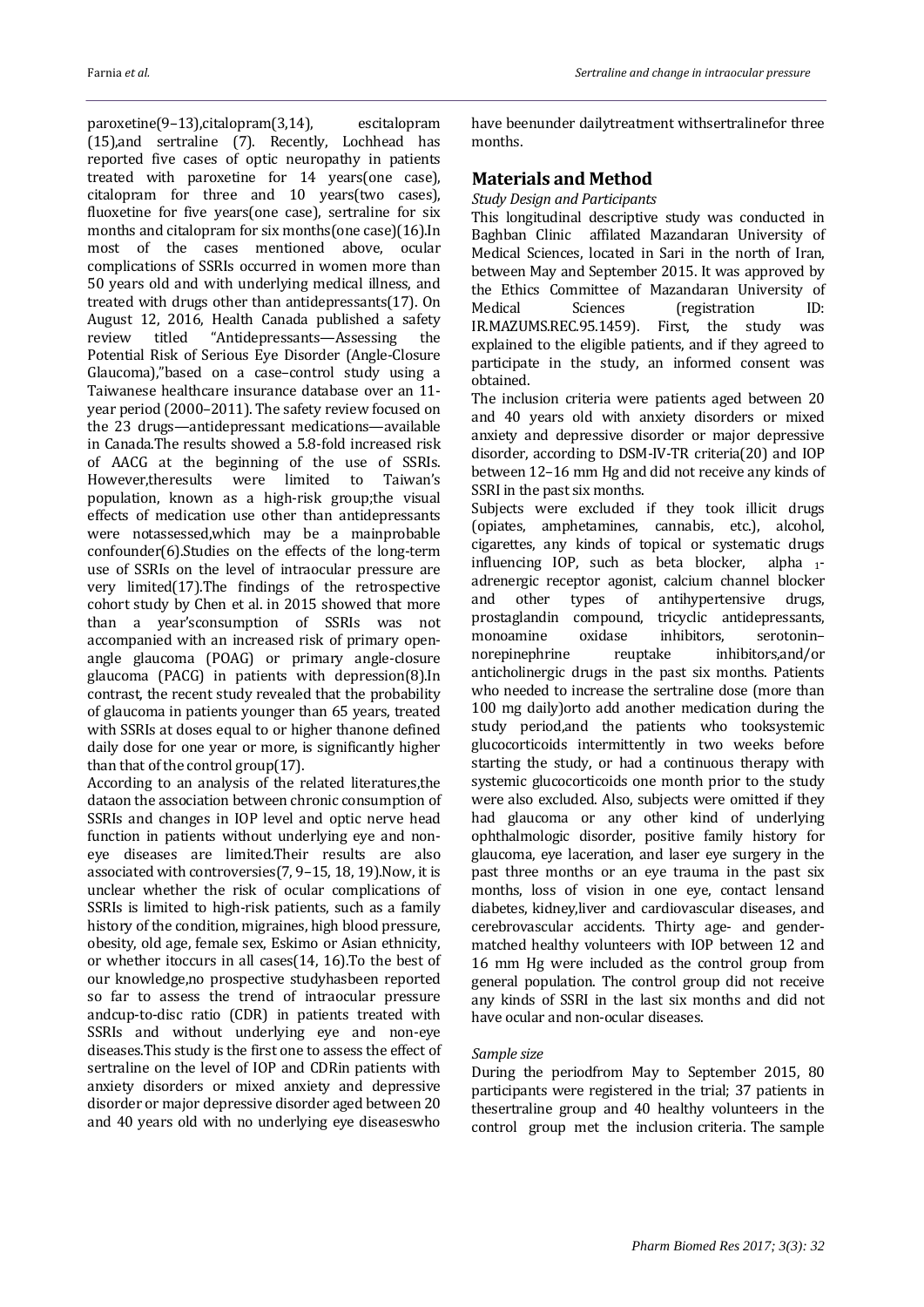size—considering 95% confidence, 80% power, 20% drop out—was calculatedbased onthe study of Costagliola et al.[\(19\)](#page-6-1),and wasdefined as a 20% or 8 mmHg increase in IOP levels from baseline to study end point; there were 30 patients in the sertraline group and 30 healthy volunteers as the control one.

#### *Procedures*

Patients who met the inclusion criteria were included in the study and receivedsertraline (made by Sobhan Co. Iran), with an initial dose of 25 mg/day for three days; if tolerated, the dose was increased to 50 mg daily. Patients were re-evaluated after four weeks and the sertraline dosage was increased to 100 mg/day,if required.

The measurement of the degree of adherence to medications was carried out by a comparison of weekly tablet counts with participant reports of medication intake in order to estimate the proportion of dispensed medication that was actually ingested.

#### *Outcome*

In this study, IOP, retina, visual acuity, anterior chamber angle, and automated perimetry were assessedby an ophthalmologist at the baseline and on the first and third months of the study. IOP was measured by using Goldmann's tonometry method, on the base of Haag-Strei[\(21\)](#page-6-2), examining the retina including CDR—by the slit lamp method, using a 90 diopter lens[\(22\)](#page-6-3).The visual acuity was measured by a Snellen chart [\(23\)](#page-6-4).Gonioscopy[\(24\)](#page-6-5)was also conducted to assess the anterior chamber angle and automated perimetry[\(25\).](#page-6-6) The ophthalmologist wasnot informed of the both groups.

Intraocular pressure was measured at 4–6 p.m. in the sitting position. All participants were asked not to use products containing caffeine 24 hours before the measurement ofIOP. IOP was measured twice, and if the difference was more than 2 mmHg, it was measured for the third time. Then, the IOP mean was calculated and analyzed.

For each participant, a set of variables was collected, including demographics (age and gender), visual acuity, the presence of anterior chamber angle, levels of IOP and CDRand underlying psychiatric disorder.

#### *Safety*

All patients underwent a complete physical examination at the beginning of the trial and each subsequent visit. Serum creatinine, blood urea nitrogen (BUN), alanine transaminase (ALT), aspartate aminotransferase (AST), fasting blood glucose level, low-density lipoprotein cholesterol (LDL-C) level, serum total cholesterol level, high-density lipoprotein cholesterol level (HDL-C), thyroid function tests, hematocrit, hemoglobin, platelet, and white blood cell (WBC) count were measured at the baseline to rule out

underlying medical conditions. Through open-ended questioning as well as a complete checklist of side effects, adverse effects were recorded at each session. We requested the patients to immediately inform us about any unexpected unfavorable symptom during the period of the trial.

#### *Statistical analysis*

All data were assessed for normality by the "one sample Kolmogorov-Smirnov" test. Qualitative variables were recorded in accordance with frequency and percentage and quantitative variables in terms of Mean ± SD(Standard Deviation). To compare continuous variables in two groups, we used the independent sample t-test, and to compare for categorical variables, either Chi-Square or Fisher's exact test. Repeated measurement analysis was conducted for serial comparisons of IOP and CDR and comparisons between groups at different times of treatment; pairwise comparison was applied by Scheffé. All statistical analyses were conducted using the software SPSS Version 21 (SPSS Inc., Chicago, IL, USA) and P values of less than 0.05 were considered significant.

## **Results**

Thirty-seven eligible patients in the sertraline group and 40 healthy volunteers in the control group were referred to an ophthalmologist at the beginning of the study. Six healthy volunteers at the end of the first month in the control group, two patients in the sertraline group, and four healthy volunteers at the end of the third month in the control group did not cooperate in ophthalmic examinations. The sertraline dosage was increased at the end of the first month by the lack of improvement of the symptoms in four patients and one at the end of the third month in the sertraline group. Finally, 60 patients completed the study: 30 of them received sertraline and 30 were healthy volunteers. There was no significant difference between the groups in baseline demographic and clinical measurements. The average daily dose of sertraline was 95±2.5 mg daily in sertraline groups.Baseline demographics and clinical characteristics were shown in Table 1.Baseline mean IOP levelwas 12.1±1.1 (95%CI =11.7–12.5) (mmHg)and 12.05±0.56 (95%CI =11.8–12.2) (mmHg) for sertraline and control groups respectively (p=0.6).During the study, the mean IOP level increased by 0.1±0.5 (95%CI=-0.03–0.3) mmHg at the end of the first month and 0.26±0.43 (95%CI=0.1–0.4) mmHg at the end of the third month compared with the baseline in the sertraline group. The increase at the end of the third month compared with the baseline was statistically significant in the sertraline group (p<0.001). The mean IOP changes were -0.016±0.3 (95%CI=-0.15- 0.11)mmHg and 0.00±0.00 mmHg at the end of the first and third months compared to the baseline in the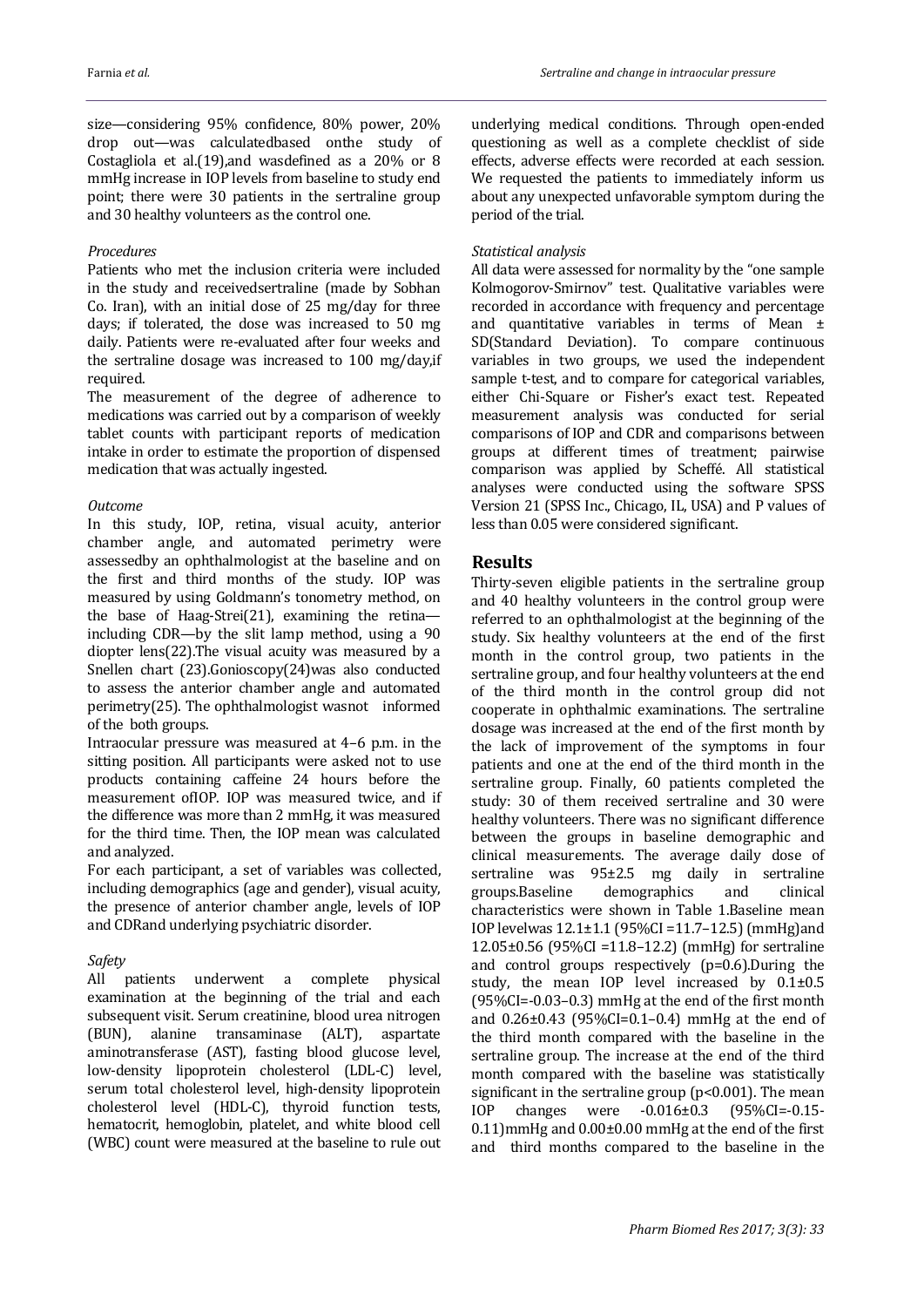control group respectively (p=0.8, p=NS respectively). General linear model repeated measure showed a significant effect for time × intervention interaction between both groups for IOP increasement at the end of the third[F  $(1.7, 104.2) = 3.7, p = 0.03$ ]. Post hoc analyses using the Scheffé post hoc criterion for significance indicated that the increase in mean IOP levels at the end of the third month, compared to the baseline, had a significant difference between groups (p=0.004) (Table 2).

Baseline mean CDR level was 0.19±0.06 (95%CI=0.17– 0.2) and 0.21±0.05 (0.19–0.24) in sertraline and control groupsrespectively (p=0.1).During the study, the mean CDR level increased significantly at the end of the first and the third months compared with the baseline in sertraline group (p<0.001, p=0.002respectively). In the control group, the mean CDR level decreased insignificantly at the end of the first month, -0.01, ±0.04, (95%CI=-0.02–0.007) and third month,-0.01, ±0.05, (95%CI=-0.03–0.009) compared to the baseline ( $p=0.2$ , p=0.3respectively).

**Table 1** Baseline demographic and clinical measurements in all patients

| <b>Characteristics</b>            | Sertraline group $(n=30)$<br>Mean $\pm$ SD (95%CI) | Control group $(n=30)$<br>Mean $\pm$ SD (95%CI) | P value |
|-----------------------------------|----------------------------------------------------|-------------------------------------------------|---------|
| Age $(y)$                         | $33.8 \pm 4.2$ (32.2-35.4)                         | $32.4 \pm 4.2$ (30.4-33.6)                      | 0.1     |
| Gender $(F/M)$ , $N(\%)$          | 25(83.3)/5(16.7)                                   | 20(66.7) / 10(33.3)                             | 0.1     |
| Visual acuity                     | $1.8 \pm 0.6$ (1.5-2)                              | $2.1 \pm 0.7$ (1.8-2.3)                         | 0.08    |
| Diagnosis, $N(\%)$                |                                                    |                                                 |         |
| Anxiety disorder                  | 23(76.7)                                           |                                                 |         |
| Depressive disorder               | 4(13.3)                                            |                                                 |         |
| Mixed anxiety depressive disorder | 3(10)                                              |                                                 |         |
| Anterior chamber angle            | Open                                               | Open                                            |         |
| $IOP$ (mmHg)                      | $12.1 \pm 1.1$ (11.7-12.5)                         | $12.05 \pm 0.56$ (11.8-12.2)                    | 0.6     |
| <b>CDR</b>                        | $0.19 \pm 0.06$ (0.17-0.2)                         | $0.21 \pm 0.05$ (0.19-0.24)                     | 0.1     |

Data are presented as Mean  $\pm$  SD (95%CI), or Number (%), where applicable. SD: standard deviation; CI: confidence interval; IOP: Intraocular pressure; CDR: Cup to disc ratio.

**Table 2** Intraocular pressure level variations during treatment in all patients

| $IOP$ (mmHg)                                                                       | Sertraline group $(n=30)$<br>Mean $\pm$ SD (95%CI) | Control group $(n=30)$<br>Mean $\pm$ SD (95%CI) | P value |
|------------------------------------------------------------------------------------|----------------------------------------------------|-------------------------------------------------|---------|
| <b>Baseline</b>                                                                    | $12.1 \pm 1.1$ (11.7-12.5)                         | $12.05 \pm 0.56$ (11.8-12.2)                    | 0.6     |
| At the end of the first month                                                      | $12.3 \pm 1.1$ (11.9-12.7)                         | $12.03 \pm 0.62$ (11.7-12.2)                    | 0.2     |
| Difference between the end of<br>the first month and baseline                      | $0.1 \pm 0.5$ (-0.03-0.3)                          | $-0.016 \pm 0.3$ ( $-0.15$ $-0.11$ )            | 0.1     |
| At the end of the third month                                                      | $12.4 \pm 1.1$ (11.9-12.8)                         | $12.05 \pm 0.56$ (11.8-12.2)                    | 0.1     |
| Difference between the end of<br>the third month and baseline                      | $0.26 \pm 0.43$ (0.1-0.4)                          | $0.00 \pm 0.00$                                 | 0.002   |
| Difference between the end of<br>the third month and the end of<br>the first month | $0.1 \pm 0.4$ (-0.06-0.2)                          | $0.01 \pm 0.3$ (-0.15-0.11)                     | 0.4     |

Data are presented as Mean ± SD (95%CI), or Number (%), where applicable. SD: standard deviation; CI: confidence interval; IOP: Intraocular pressure.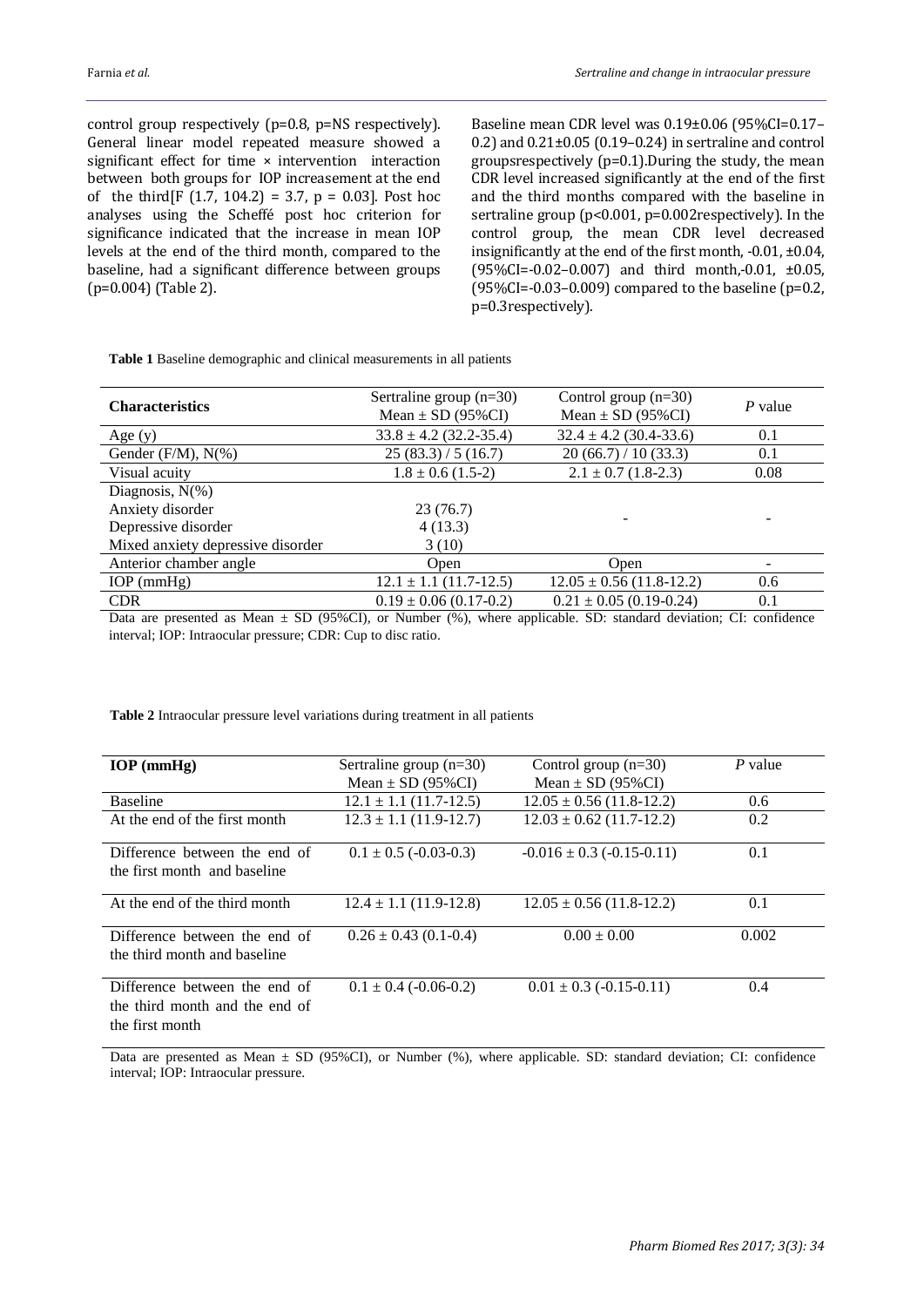In data analysis, there was a significant difference between the two groups in the mean CDR changes at the end of the first and third months compared with baseline (p=0.002, p=0.001 respectively) (Table 3). General linear model repeated measure showed a significant effect for time × intervention interaction between both groups for CDR increasement at the end of the third  $[F (2, 116) = 8.3, p < 0.001]$ .

No serious adverse event occurred. In the sertraline group, dizziness, decreased appetite, and insomnia occurred in two, one, and two patients respectively during the first week, which were resolved with continued treatmentin the second week.

## **Discussion**

To the best of our knowledge, this study is the first one to assess the effect of sertraline on the levels of IOP and CDR in patients with anxiety disorders or mixed anxiety and depressive disorder or major depressive disorder aged between 20 and 40 years under daily treatment with sertraline and without underlying eye and non-eye diseases for three months. The results of the present study showed that the IOP level increased significantlyin the sertraline group and was unchanged in the control group during the study. Also, the mean CDR level increased significantly at the end of the first month and remained unchanged till the end of the study in the sertraline group, but the mean CDR level decreased in the control group.

Costagliola et al.(19)studied the effects of a single dose fluoxetine, 20mg/day on IOP in 20 depressed patients without any underlying disease. IOP was measured at baseline and on anhourly basis up to 12 hours. The results showed a significant increase in IOP from 90 minutes to eight hours after the administration of fluoxetine with a maximum in the fourth hour.

After the eighth hour, a significant increase in IOP was reported compared to the control group. In this study, the patients' mean IOP at baseline (16mm Hg) and age range (33–47 years old) were higher than in the present study (12mmHg and 30–35 years oldrespectively), and 75% of patients were females in their study. Bonomi revealed that the possibility of acute glaucoma attacks in old age and among womenis higher due to a less peripheral anterior chamber depth compared with youths and men(26). In a retrospective cohort study (7),the probable incidence of primary angle-closure glaucoma and primary open-angle glaucoma in depressed patients above 20 years, treated by SSRIs without preexisting glaucoma for one year, was investigated. The mean follow-up periods were 5.5 and 5.7 years for the SSRI and the control grouprespectively. Their results showed that there was no significant difference between patients receiving SSRIs and control group in the incidence of primary angle-closure glaucoma. The study was conducted retrospectively and the data gathered from the Taiwan Insurance System, so there were some factors that affected the results such as the uncertainty associated with the use of recorded SSRIs for each patient and the lack of clinical data in glaucoma diagnosis such as the IOP level, corneal thickness, visual acuity, and evaluation of optic nerve and underlying diseases.Also, this study only evaluated depressed patients, while SSRIs are prescribed in a variety of psychiatric and nonpsychiatric diseases.

In our work, the IOP increased during the study, and the difference was meaningful compared with the baseline at the end of the third month in the sertraline group. In our study, the cup-to-disc ratio increased in the sertraline group, but it decreased in the control group at the end of the first month.

| <b>CDR</b>                                                                         | Sertraline group $(n=30)$<br>Mean $\pm$ SD (95%CI) | Control group $(n=30)$<br>Mean $\pm$ SD (95%CI) | P value |
|------------------------------------------------------------------------------------|----------------------------------------------------|-------------------------------------------------|---------|
| <b>Baseline</b>                                                                    | $0.19 \pm 0.06$ (0.17-0.2)                         | $0.21 \pm 0.05$ (0.19-0.24)                     | 0.1     |
| At the end of the first month                                                      | $0.2 \pm 0.08$ (0.19-0.25)                         | $0.2 \pm 0.06$ (0.18-0.23)                      | 0.4     |
| Difference between the end of<br>the first month and baseline                      | $0.02 \pm 0.04$ (0.01-0.04)                        | $-0.01 \pm 0.04$ ( $-0.02$ $-0.007$ )           | 0.001   |
| At the end of the third month                                                      | $0.2 \pm 0.08$ (0.2-0.26)                          | $0.2 \pm 0.05$ (0.18-0.22)                      | 0.1     |
| Difference between the end of<br>the third month and baseline                      | $0.03 \pm 0.05$ (0.01-0.05)                        | $-0.01 \pm 0.05$ ( $-0.03$ $-0.009$ )           | 0.001   |
| Difference between the end of<br>the third month and the end of<br>the first month | $0.01 \pm 0.04$ (-0.007-0.02)                      | $-0.001 \pm 0.05$ ( $-0.02$ $-0.01$ )           | 0.3     |

**Table 3** CDR variations during treatment in all patients

Data are presented as Mean ± SD (95%CI), or Number (%), where applicable. SD: standard deviation; CI: confidence interval; CDR: Cup to disc ratio.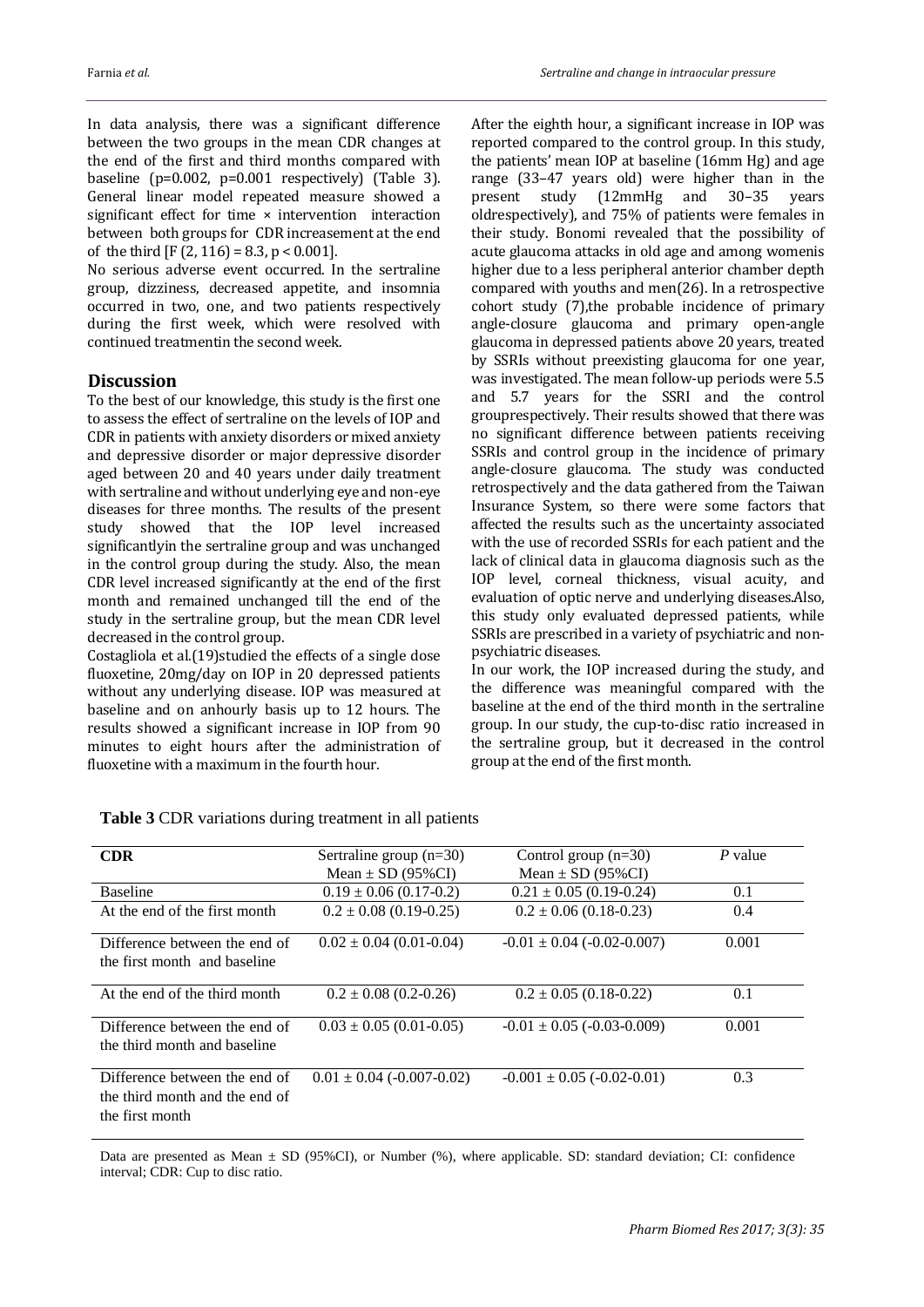The cup-to-disc ratio was fixed at the end of the study in both groups compared with the end of the first month. There was a meaningful difference between two groups in the cup-to-disc ratio change at the end of the first month and the third month. Although a change in the IOP level can equal the daily change in the IOP level in persons without glaucoma or patients with normaltension glaucoma(5),the change in the IOP level associated with changes in pupil size and cup-to-disc ratio, especially in patients at risk of glaucoma, can cause a disruption in hydrodynamic homeostasis(27). Also, Hayer et al. showed that the increase in plasma serotonin levels can disturb blood supply in the optic nerve head, leading to ischemic optic neuropathy,independent of IOP levels(27). It seems that during chronic treatment with SSRIs, the incidence of several temporary spam in the optic nerve head vessels causes hemodynamic changes and, eventually, ischemic optic neuropathy (28).A major populationbased survey based on theInternational Society Geographical and Epidemiological Ophthalmology(ISGEO), which studied the prevalence and types of glaucoma in Yazd province in central of Iran, showed that the overall prevalence of glaucoma was 4.4% and the prevalence of open-angle glaucoma and angle-closure glaucoma were 1.7% and 0.4% respectively(5).Also, the prevalence of normal-tension glaucoma was relatively high (1.5%). According to these results, some factors except IOP—such as cup-todisc ratio(27)and serum sodium levels(29, 30)—play a role in glaucomatous optic neuropathy in the Iranian race.

This study has some limitations, which should be pointed out. In this study, we evaluated the intraocular pressure changes induced by SSRIs in individuals aged 20–40 years.According to the Australian Adverse Drug Reaction Advisory Committee (ADRAC), drug-induced glaucoma is more likely to develop in people aged 32– 70 years.Also, population-based, nested case-control study in 2017 reported that the occurrence of glaucoma in patients treated with SSRIs and younger than 65 years is more than in older people(17).However, old age is one of the main and well-known risk factors forglaucoma,and its role in drug-induced glaucomacannot be ignored(28).

Another limitation is the sertraline dose. In the present study, the mean sertraline dose was 95±2.5 mg daily. Previous studies have revealed (2, 17, 27, 29, 31)that the occurrence of this effect depends on the drug plasma level and its metabolites,occurring at a mean daily dose of SSRIs exceeding 20 mg(31) or ≥1 defined daily dose(17).

In this study, we evaluated the effect of sertraline on the level of IOP and CDR in patients with anxiety disorders, mixed anxiety and depressive disorder, major depressive disorder. But SSRIs are prescribed in a variety of psychiatric and non-psychiatric diseases,which may be act as a factor influencing the level of IOP and CDR.

Although structured clinical interviews were conducted for all participants at the baseline by a psychiatrist, we did not examine the personality characteristics of both groups. According to the Bubella study, Type A behavior pattern has a significant impact on the daily fluctuations of the IOP and the occurrence of openangle glaucoma in people without ocular disease (32). In addition, there was no quantitativeassessment of the level of participants' anxiety and depression severity at the beginning and the duration of study. The results of Zhou et al.'s study showed that anxiety and depression severity are directly linked toself-reported visual function disturbance(33).

## **Conclusion**

In the present study, change in levels of the IOP and CDR in the sertraline group were significant compared to control group during the study. Although change in the IOP levels, in our study, was equal the daily change in the IOP level in persons without glaucoma or patients with normal-tension glaucoma(5), but the slight and continuous increase in the IOP level associated with changes in pupil size and CDR , especially in patients at risk of glaucoma in the long term, can cause a disruption in hydrodynamic homeostasis(27). More studies need to confirm our results We recommend that various studies be designed with different doses of sertraline and other types of SSRIs, participants' anxiety and depression severity levels and personality characteristics assessments, and longer periods of treatment with more patients, especially patients with risk factors of glaucoma, such as old age, female, positive family history of glaucoma, mid to high hyperopia and cataract, and the ones who receive other drugs or have underlying diseases, which affect the process of metabolism of SSRIs or disrupt the elimination of SSRIs. Also,we suggest that studies be designed to address the impact of SSRIs on the level of IOP and CDR in medical or psychiatric illnesses other than those covered in this study.

#### **Conflict of Interest**

No conflicts of interest have been declared.

## **Source of Funding**

This research was financially supported by Mazandaran University of Medical Sciences, Sari, Mazandaran, Iran.

#### **References**

- 1. Şener EC, Kıratlı H. Presumed sertraline maculopathy. Acta Ophthalmologica Scandinavica. 2001;79:428-30.
- 2. Costagliola C, Parmeggiani F, Semeraro F, Sebastiani A. Selective serotonin reuptake inhibitors: a review of its effects on intraocular pressure. Curr neuropharmacol 2008;6:293-310.